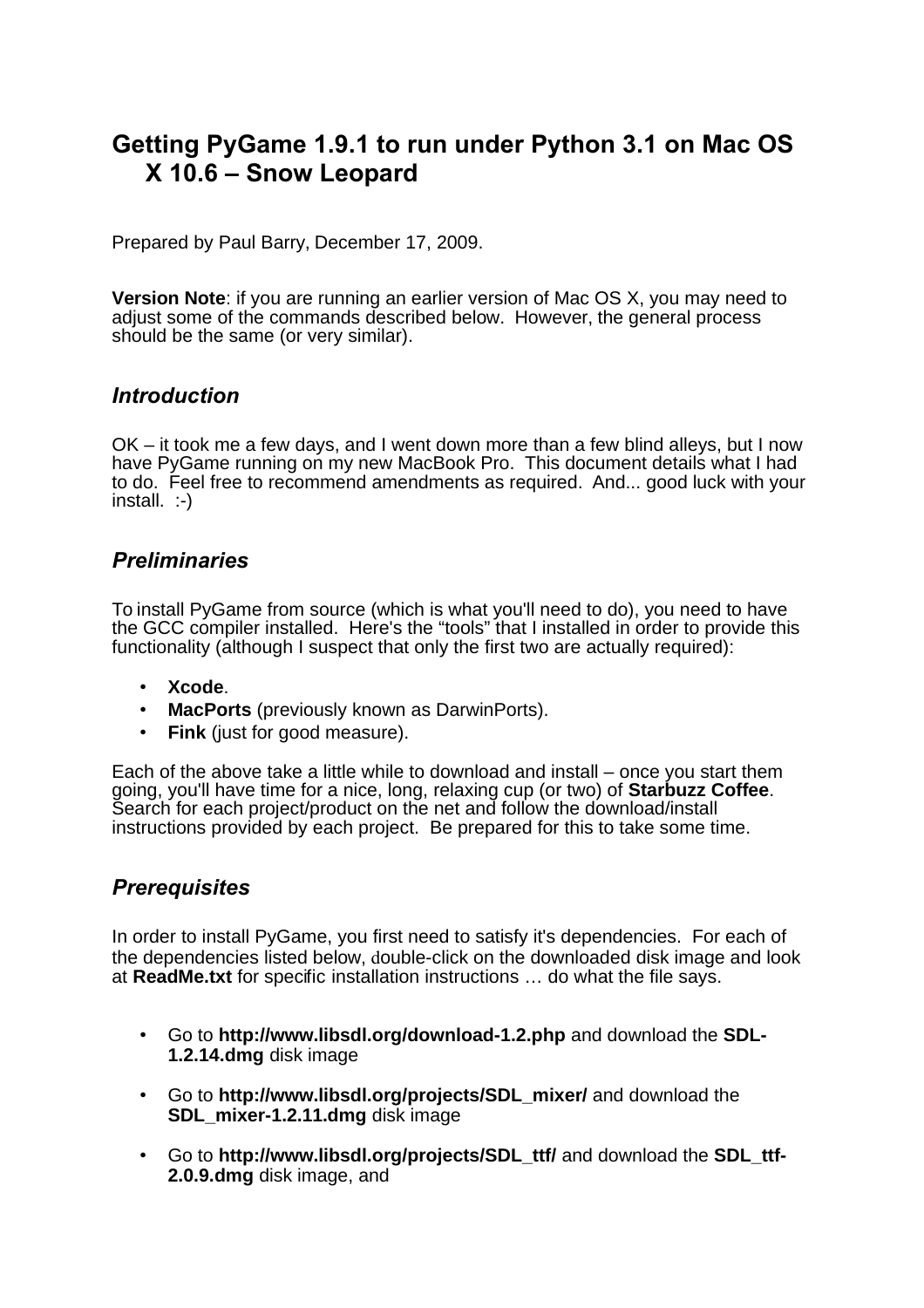• Go to **http://www.libsdl.org/projects/SDL\_image/** and download the **SDL\_image-1.2.10.dmg** disk image

With **MacPorts** installed, issue these commands to download and install more required software. You'll need to open a **Terminal** to do this:

- **sudo port install smpeg**
- **sudo port install PORTMIDI**
- **sudo port install JPEG**

# *Installing PyGame 1.9.1*

With the preliminaries and prerequisites taken care of, it's time – finally – to install PyGame. There are 8 things that you have to do (take a deep breath).

**Step 1**: Download **pygame-1.9.1release.tar.gz** from the PyGame website and save it to your disk - mine was saved into my Downloads folder. With the download complete, open up a new **Terminal** window and type: **cd Downloads**

**Step 2**: Issue **tar zxvf pygame-1.9.1release.tar.gz** to unpack the downloaded file.

**Step 3**: Change into the newly created directory: **cd pygame-1.9.1release**

**Step 4**: Issue this command: **python3 config.py**

**Step 5**: Edit the newly-created **Setup** file changing this line (on my system it was line 72):

### **pypm src/pypm.c \$(SDL) \$(PORTMIDI) \$(PORTTIME) \$(DEBUG)**

to look like this (note: addition of **#** at the start of the line):

#### **# pypm src/pypm.c \$(SDL) \$(PORTMIDI) \$(PORTTIME) \$(DEBUG)**

Be sure to exit and save the **Setup** file.

**Step 6**: From the command-line, issue this command (exactly as shown, all on the one line):

**export CC='/usr/bin/gcc-4.2' CFLAGS='-isysroot /Developer/SDKs/MacOSX10.6.sdk -arch i386'**

**Step 7**: Build PyGame with this command: **python3 setup.py build**

This will take a while and you'll see a lot of stuff on screen (including a bunch of warnings, which you can safely ignore). You only have to worry if you see the word "error".

#### **Step 8**: Install PyGame as follows: **sudo python3 setup.py install**

Again, a bunch of messages appear on screen. Unless you see something that tells